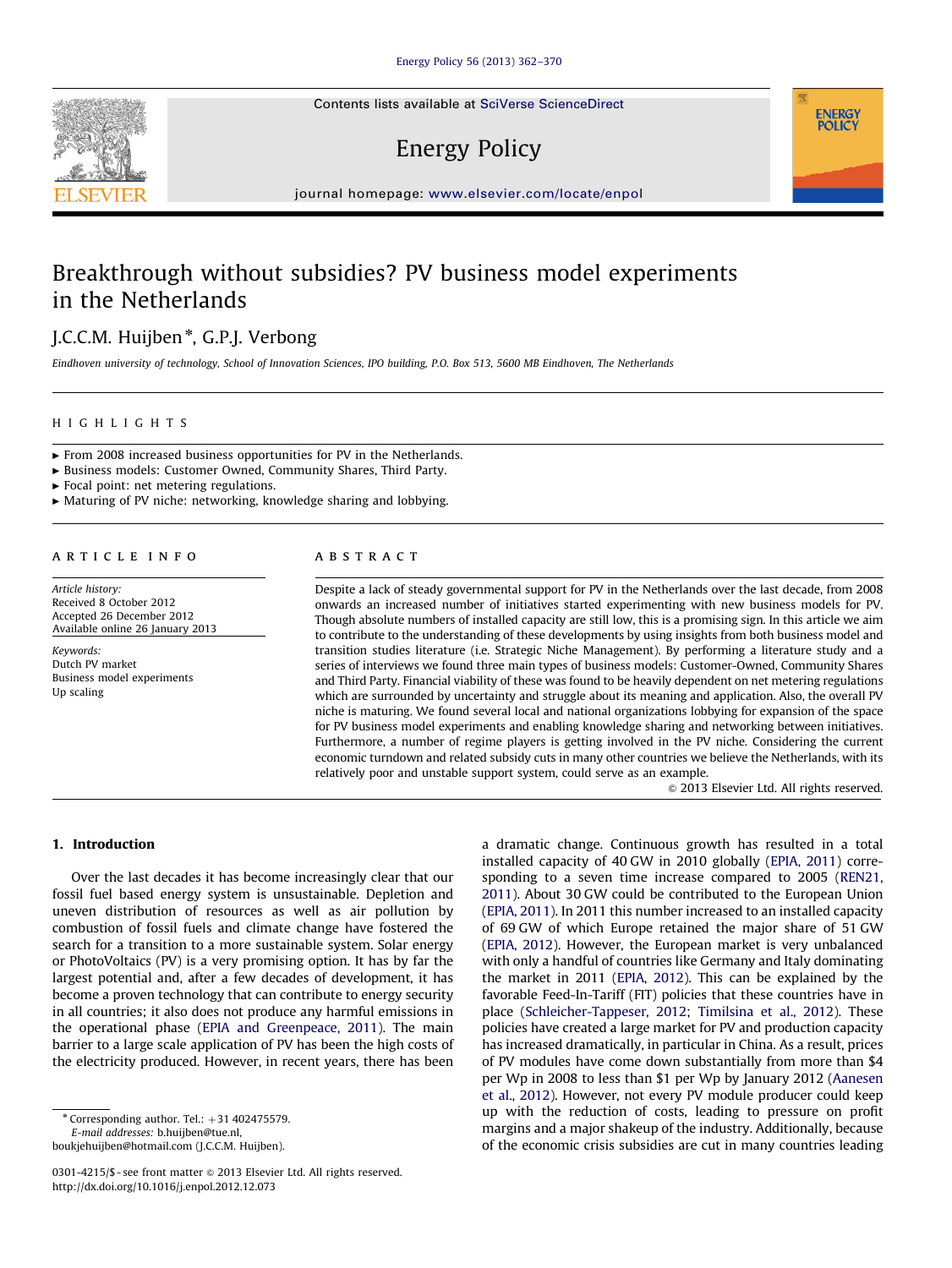to a decreased demand as well. As a result many solar energy manufacturing companies have gone bankrupt in the last years ([Aanesen et al., 2012\)](#page--1-0).

Compared to Germany or Italy, the Netherlands has only a minor share with a total installed capacity of just 130 MW in 2011, corresponding to only 0.3% of the total renewable energy, which is less than 0.02% of total energy demand [\(CBS, 2012a\)](#page--1-0). The Dutch PV sector puts the blame on government policy. From 2003 until 2008 there has been no governmental support for PV; as a result only a minor growth was observed [\(KEMA et al., 2010](#page--1-0)). In 2008 the 'Stimulering Duurzame Energie' (SDE; Stimulation of Renewable Energy) subsidy scheme was put in place by the national government and an increase in installed PV systems could be observed. However, there have been several problems with this SDE subsidy scheme. There was considerable interest but only a limited amount of money was available. There were also many complaints about the difficult and rather bureaucratic nature of the whole procedure. From the 69 MW of total accorded applications in 2010 only 18 MW had been installed in March 2011 ([AgentschapNL,](#page--1-0) [2011\)](#page--1-0). Moreover, it has been argued that the SDE subsidy scheme actually limited market growth because of a loss of motivation for investing in PV by parties that were excluded from the subsidy scheme.<sup>1</sup> In July 2011 a new subsidy scheme was introduced  $(SDE+)$  but now the government focused on the cheapest renewable energy technologies available ([Verhagen, 2010\)](#page--1-0). Also, only PV systems larger than 15 kWp were included [\(AgentschapNL, 2012\)](#page--1-0). Although a total of  $\epsilon$ 1.5 billion was reserved, just  $\epsilon$ 35 million has been granted to solar PV projects. For 2012, regulations for PV even became stricter as no subsidies are granted to small scale users (maximum 3\*80 A connection; households and SMEs) since these are already profiting from net metering regulations ([Verhagen, 2011\)](#page--1-0). Net metering is the financial balancing of electricity taken from and provided to the grid on the energy bill (Würtenberger et al., 2011). A combination of increasing electricity and decreasing PV system prices has made net metering a central issue in recent years. In April 2012, the Dutch national cabinet fell. After this, several political parties gathered together to form a temporary coalition with the Spring Agreement as an outcome. In this agreement a new subsidy scheme for PV was included. From July 2012, households could apply for a 15% reduction in the costs of a PV system with a maximum of  $\epsilon$ 650. For 2012 a total of  $E$ 22 million has been reserved ([Verhagen,](#page--1-0) [2012\)](#page--1-0). The weak support and frequent changes in policy have been singled out as the main reason why the contribution of renewables, including PV, to the Dutch electricity production is one of the lowest in Europe [\(CBS, 2012a](#page--1-0); [Verbong et al., 2008](#page--1-0)).

Despite this, from 2008 onwards an increased number of initiatives has started experimenting with new ways to create viable business models for PV in the Netherlands in order to increase the PV market share in the Dutch energy supply system. For 2012, these initiatives are expected to create an extra installed PV capacity of 42 MW [\(Segaar, 2012](#page--1-0)). Although the total amount of installed capacity is still low, this is a promising sign. So how can we understand these new market developments? Is this the way forward in a time where subsidy cuts have led to crumbling PV markets in many other European countries?

Also, from 2009 onwards venture capital firms started to focus their investments in downstream PV business models rather than in low profit manufacturing companies [\(Aanesen et al., 2012\)](#page--1-0). However, the development of such innovative business models is not straightforward. Because of rapidly changing contextual conditions, business models cannot be fully anticipated in advance and therefore learning and experimenting are essential [\(McGrath, 2010;](#page--1-0) [Mullins and Komisar, 2009](#page--1-0)). Such business model experiments can take place both within and between firms. By performing business model experiments new business opportunities can be found or even created [\(Chesbrough, 2010;](#page--1-0) [Osterwalder and Pigneur, 2010\)](#page--1-0). However, despite the growing body of research in this field, empirical data for support of the above findings are still limited.

Business model experiments have been a new topic of research in the field of sustainability transition studies as well. This field of research studies socio-technical transitions, structural changes in the way societal functions like mobility or energy supply are being performed [\(Geels and Schot, 2010](#page--1-0)). Radically new, sustainable technologies like PV emerge in protected spaces called niches. Strategic Niche Management (SNM) focuses on the analysis of niche developments. Niches provide promising technologies with the opportunity to develop, but to become mainstream the experiments need to be up scaled. In this context, SNM scholars recently started exploring the role of business model experiments in sustainability transition pathways as well ([Cheschin, 2012;](#page--1-0) [Geels, 2011](#page--1-0); [Jolly et al., 2012](#page--1-0); [Raven et al., 2008\)](#page--1-0).

With this paper we aim to contribute to the further understanding of the role of business model experiments in up scaling processes and socio-technical change. We will analyze a set of business model experiments for PV in the Netherlands using insights from both business model and Strategic Niche Management. In the following section relevant insights from both business model and strategic niche management literature will be further discussed. Next, we will discuss the method that has been used for data collection, and present the main results. The paper will end with a discussion and conclusion section.

#### 2. Theory

#### 2.1. Business models

Business model research started gathering momentum in the mid 1990s [\(Zott et al., 2011\)](#page--1-0). Since then, the concept increasingly gained attention from both practitioners and academics. However, the concept is still under development and there is no clear uniform definition of the concept yet [\(Burkhart et al., 2011](#page--1-0); [Klang et al., 2010;](#page--1-0) [Zott et al., 2011](#page--1-0)). While in the beginning mainly textual definitions were used, more recently business models started to be considered as being built up of several interdependent components [\(Burkhart et al.,](#page--1-0) [2011\)](#page--1-0). A large number of business model components has been defined but there is no consensus on which set to use and research on business model component interdependencies is lacking ([Burkhart](#page--1-0) [et al., 2011](#page--1-0); [Klang et al., 2010](#page--1-0)). However, despite the lack of consensus on its definition, business models are considered to be a source of innovation and competitive advantage for a company [\(Zott](#page--1-0) [et al., 2011](#page--1-0)). Additionally, most scholars agree that business models cross individual focal firm boundaries and that value is created in a network of partners rather than by an individual firm alone ([Burkhart](#page--1-0) [et al., 2011;](#page--1-0) [Klang et al., 2010;](#page--1-0) [Zott et al., 2011](#page--1-0)).

#### 2.1.1. Business model experimentation

Business models are considered to be vehicles for bringing new technologies like renewables to the market as well (Würtenberger [et al., 2011;](#page--1-0) Wüstenhagen and Boehnke, 2008; [Zott et al., 2011\)](#page--1-0). However, finding and implementing such new, innovative business models is by no means an easy task. As profit margins for new technologies are usually much lower, resources are allocated to the more profitable, ongoing business activities ([Chesbrough, 2010\)](#page--1-0). Furthermore, managers tend to use only information that fits within their current business logic. Additionally, business models are

<sup>1</sup> Data acquired from Lemmens, J.H.J., Ende van den, C.H.C., Verbong, G.P.J. and Huijben, J.C.C.M., 2011. Status report PV 2010 for the Dutch ministry of economic affairs, agriculture and innovation. Confidential.